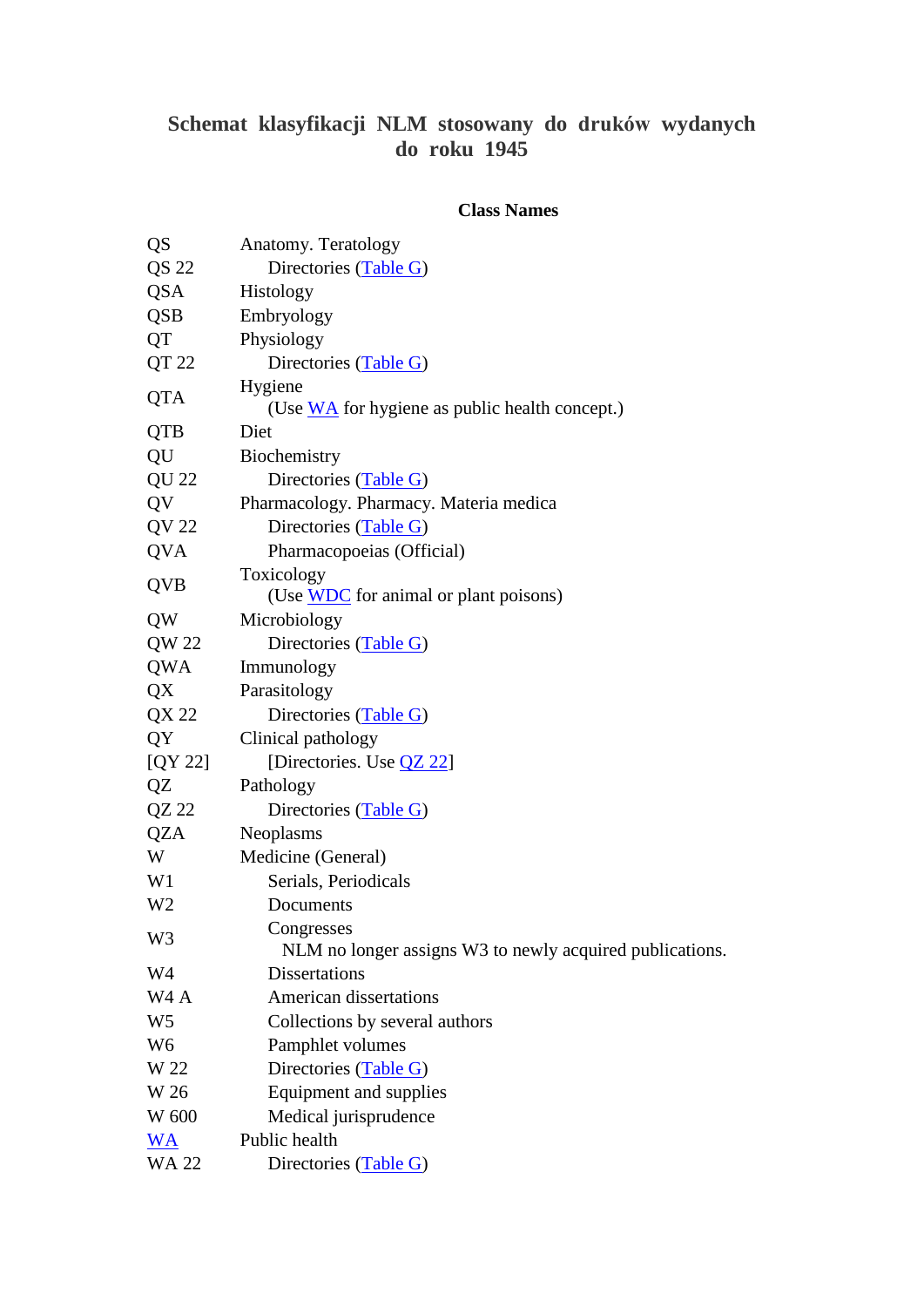| <b>WAA</b>   | Sanitation. Water supply                                        |
|--------------|-----------------------------------------------------------------|
| <b>WAB</b>   | Military hygiene                                                |
| <b>WAC</b>   | Relief work. Disaster                                           |
| <b>WB</b>    | Practice of medicine                                            |
| WB 22        | Directories (Table G)                                           |
| <b>WBA</b>   | Popular medicine. Domestic medicine                             |
| <b>WBB</b>   | Diagnosis                                                       |
| <b>WBC</b>   | Therapeutics (General)                                          |
| <b>WBD</b>   | Dietetics. Diet therapy                                         |
| WBE          | Electric stimulation therapy. Magnetic field therapy. Galvanism |
| WBF          | Hydrotherapy                                                    |
| WBG          | Massage                                                         |
| WBH          | Climatotherapy. Geography of disease. Medical topography        |
| WBI          | Health resorts. Balneology                                      |
| <b>WBJ</b>   | Special systems (General)                                       |
| <b>WBK</b>   | Homeopathy                                                      |
| WBL          | Osteopathic medicine                                            |
| <b>WBM</b>   | Military medicine                                               |
| <b>WBN</b>   | Naval medicine                                                  |
| <b>WC</b>    | Communicable diseases (General)                                 |
| <b>WC 22</b> | Directories (Table G)                                           |
| <b>WCA</b>   | Sexually transmitted diseases                                   |
| <b>WCB</b>   | Cholera                                                         |
| <b>WCC</b>   | Diphtheria                                                      |
| <b>WCD</b>   | Influenza                                                       |
| WCE          | Leprosy                                                         |
| <b>WCF</b>   | Malaria                                                         |
| <b>WCG</b>   | Plague                                                          |
| <b>WCH</b>   | Smallpox                                                        |
| WCI          | Typhoid fever                                                   |
| <b>WCJ</b>   | Typhus fever                                                    |
| <b>WCK</b>   | Yellow fever                                                    |
| <b>WDA</b>   | Deficiency diseases. Metabolic diseases                         |
|              | (including obesity and disorders of acid-based balance)         |
| <b>WDB</b>   | Hypersensitivity                                                |
| <b>WDC</b>   | Animal poisons. Plant poisons                                   |
| WDD          | Motion sickness. Barotrauma. Sunstroke. Hypothermia             |
| WE           | Musculoskeletal system. Orthopedics                             |
| <b>WE 22</b> | Directories (Table G)                                           |
| <b>WEA</b>   | Fractures. Dislocations. Sprains                                |
| WF           | Respiratory system                                              |
| <b>WF22</b>  | Directories (Table G)                                           |
| <b>WFA</b>   | Tuberculosis                                                    |
| WG           | Cardiovascular system                                           |
| <b>WG 22</b> | Directories (Table G)                                           |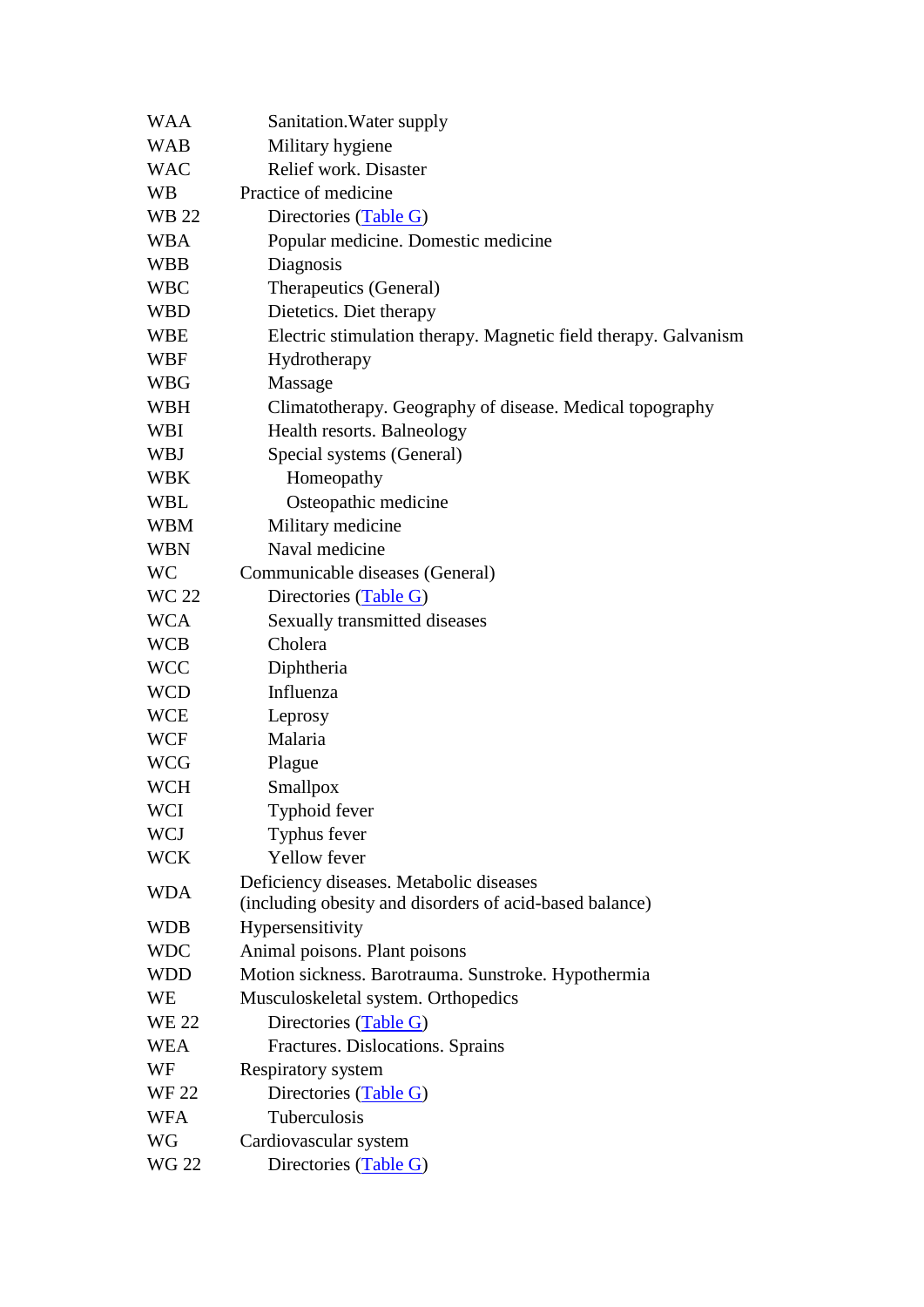| WH           | Hemic and lymphatic systems                                                                        |
|--------------|----------------------------------------------------------------------------------------------------|
| WH 22        | Directories (Table G)                                                                              |
| WI           | Digestive system                                                                                   |
| WI 22        | Directories (Table G)                                                                              |
| WIA          | Stomach                                                                                            |
| <b>WIB</b>   | Anus and rectum                                                                                    |
| <b>WIC</b>   | Liver                                                                                              |
| WJ           | Urogenital system                                                                                  |
| WJ 22        | Directories (Table G)                                                                              |
| <b>WJA</b>   | Male genitalia                                                                                     |
| WK           | Endocrine system                                                                                   |
| WK 22        | Directories (Table G)                                                                              |
| WKA          | <b>Diabetes</b>                                                                                    |
| WL           | Nervous system                                                                                     |
| <b>WL 22</b> | Directories (Table G)                                                                              |
| <b>WLA</b>   | Epilepsies                                                                                         |
| <b>WM</b>    | Psychiatry. Mental healing. Hypnosis therapy<br>(Use BF for parapsychological aspects of hypnosis) |
| <b>WM22</b>  | Directories (Table G)                                                                              |
| <b>WMA</b>   | Substance-related disorders                                                                        |
| <b>WMB</b>   | Military psychiatry                                                                                |
| WN           | Radiology                                                                                          |
| <b>WN 22</b> | Directories (Table G)                                                                              |
| WO           | Surgery                                                                                            |
| WO 22        | Directories (Table G)                                                                              |
| <b>WOA</b>   | Anesthesia                                                                                         |
| <b>WOB</b>   | Military surgery                                                                                   |
| WP           | Gynecology                                                                                         |
| WP 22        | Directories (Table G)                                                                              |
| <b>WPA</b>   | <b>Breast</b>                                                                                      |
| WQ           | Obstetrics. Midwifery                                                                              |
| <b>WQ 22</b> | Directories (Table G)                                                                              |
| <b>WR</b>    | Dermatology                                                                                        |
| <b>WR 22</b> | Directories (Table G)                                                                              |
| <b>WS</b>    | Pediatrics                                                                                         |
| WS 22        | Directories (Table G)                                                                              |
| WT           | Geriatrics. Chronic disease. Longevity                                                             |
| WT 22        | Directories (Table G)                                                                              |
| WU           | Dentistry. Oral surgery                                                                            |
| <b>WU 22</b> | Directories (Table G)                                                                              |
| <b>WUA</b>   | Military dentistry                                                                                 |
| WV           | Otolaryngology. Nose                                                                               |
| WV 22        | Directories (Table G)                                                                              |
| <b>WVA</b>   | Ear                                                                                                |
| WVB          | Throat. Larynx                                                                                     |